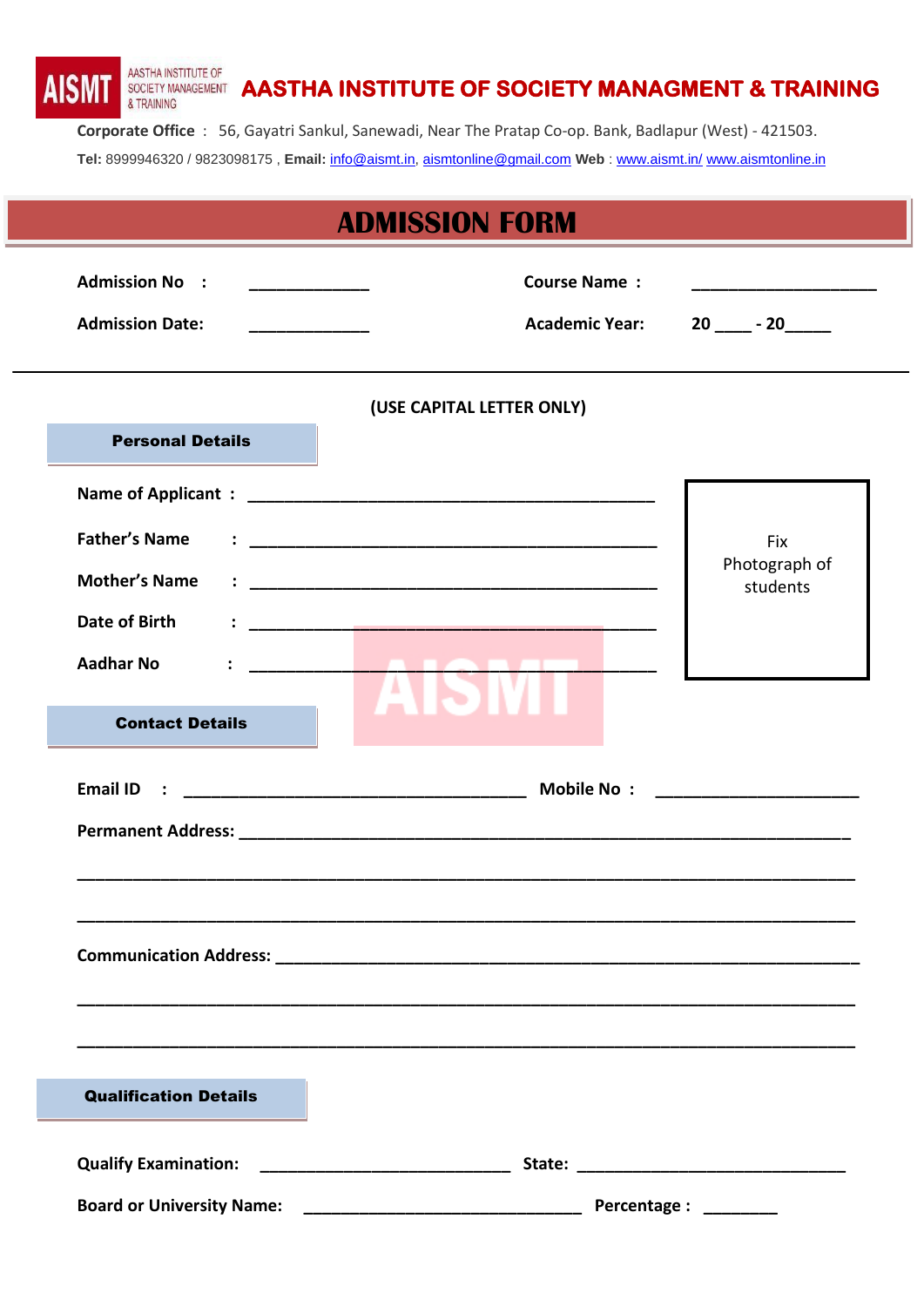## Experience Details

| Sr.<br>No. | <b>Name of Organisation</b> | Organisation<br><b>Type</b> | Period of<br><b>Services</b> | <b>Designation</b> | <b>Employment</b><br><b>Type</b> |
|------------|-----------------------------|-----------------------------|------------------------------|--------------------|----------------------------------|
|            |                             |                             |                              |                    |                                  |
|            |                             |                             |                              |                    |                                  |

Exam Details

| <b>Preferred location (Exam Centre):</b> | Thane / Sion (In Mumbai Zone)               |                     |  |
|------------------------------------------|---------------------------------------------|---------------------|--|
| Exam Language:                           | (Marathi / English) Book Material Language: | (Marathi / English) |  |

Details of Subject (Appearing)

| Subject<br>Code    | <b>Subject Name</b>                          | <b>Appearing Exam</b><br>(Tick) |  |
|--------------------|----------------------------------------------|---------------------------------|--|
|                    |                                              |                                 |  |
| Paper 1            | Management of Co-operative Housing Societies |                                 |  |
| Paper 2            | Accounts                                     |                                 |  |
| Paper 3            | Auditing                                     |                                 |  |
| Paper 4            | History, Principles and Management in Co-    |                                 |  |
|                    | operation.                                   |                                 |  |
| Paper 5            | Co-operative Laws and other Laws.            |                                 |  |
| Paper <sub>6</sub> | Co-operative Banking and Credit Societies    |                                 |  |

I\_\_\_\_\_\_\_\_\_\_\_\_\_\_\_\_\_\_\_\_\_\_\_\_\_\_\_\_\_\_\_ certify that information given in this form is true to the best of my knowledge. I have understand and agree to abide by the rules, regulations and procedure laid down there in and accept that may change from time to time at the directions of Institute management and extend my full cooperation to keep things moving in a healthy manner.

Place :

Date : \_\_\_\_\_\_\_\_\_\_\_\_\_\_\_\_\_\_\_\_\_\_\_\_ \_\_\_\_\_\_\_\_\_\_\_\_\_\_\_\_\_\_\_\_\_\_\_\_\_\_\_\_\_